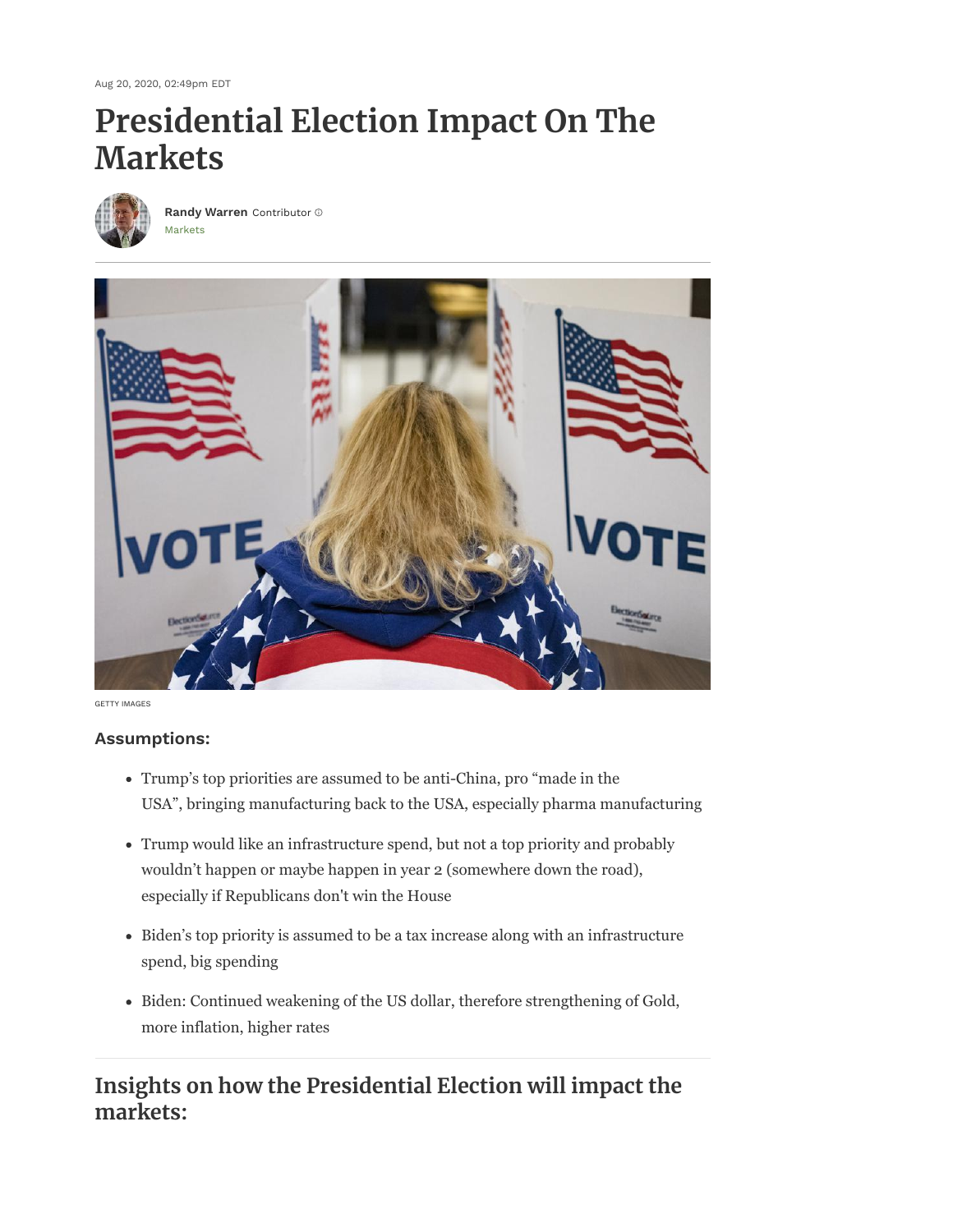# Industry

# **Transportation:**

Impact Stocks - Boeing, Airlines, Trucking Trump: Faster recovery, buy airline and car manufacturing companies Biden: Slower Recovery Post-Covid: Recovery

# **Financials:**

Impact Stocks - Money center (JPM), regional (Keybank)

Trump: Negative rhetoric, some negative impact because rates remain low and possibly falling making it difficult for banks to make money. Rates remain lower for longer due to monetary policy in US and rest-of-world.

Biden: Negative rhetoric but beneficial due to higher spending, chance for higher inflation, higher rates, easier net interest margins. Rates remain lower for longer due to monetary policy in US and rest-of-world

Post-Covid: Positive - the mortgage and refi boom continues and possibly accelerates. Rates remain lower for longer due to monetary policy in US and rest-of-world

# **Home Building:**

Impact Stocks - LEN, HD, FND, FAST

Trump: Positive impact due to lower interest rates and no inflation

Biden: Positive impact due to big Congressional spending benefitting individual paychecks Post-Covid: Positive as people move out of big cities into suburbs

# Pharma:

Impact Stocks - JNJ, GILD, Vertex, REGN, AZN

Trump: Negative rhetoric, but positive impact as Trump pushes for made in America possibly pumps money into this sector like the Kodak deal. Possible tax incentives. Some possible actions being taken to lower prices and hurt pharma.

Biden: Negative price rhetoric - positive impact since there seems to be no desire to take action.

Post-Covid: Cheaper drug costs - increased usage. Vaccine is widely available - the search is over. Negative impact. High flyers in the vaccine space: NVAX, MRNA, INO, etc. likely to come back to earth as long term low profitability of vaccine production comes into focus as more of a public good.

# **Manufacturing:**

# Impact Stocks - MLM

Trump: Made in the USA - positive impact for final assembly if they get the tax incentives, but negative impact for component parts as their expenses will rise. Infrastructure play. Biden: Positive for component parts and positive for final assembly as everything can be outsourced and done cheaper to beef up their margins. Infrastructure play.

#### WARREN FINANCIAL

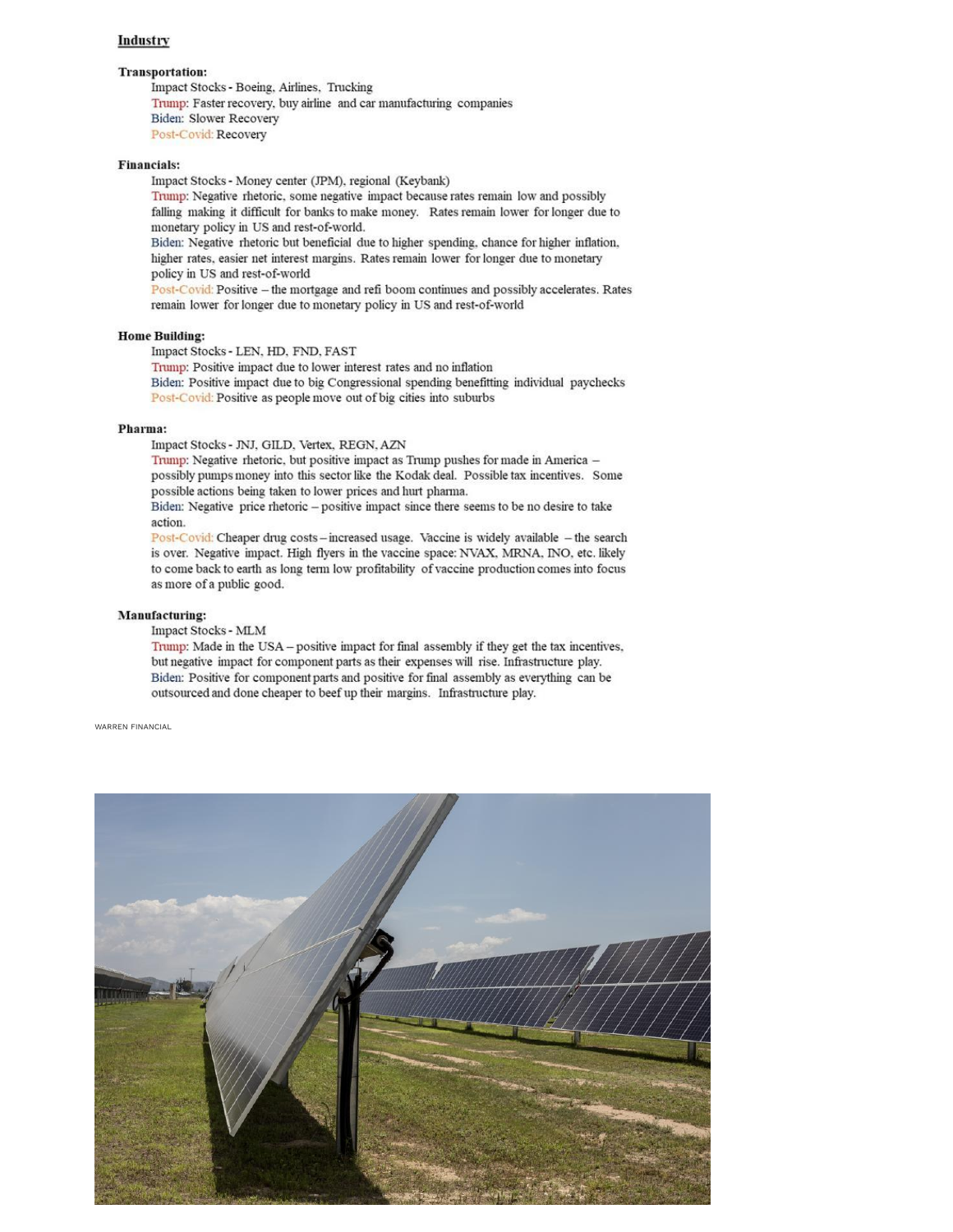# **Fossil Fuels:**

Trump: Positive impact, but still not investable. Avoid. Biden: Negative impact - avoid this sector. Post-Covid: Positive impact as people resume moving about, airlines recover.

# Solar:

Impact Stocks - SEDG, TAN, FSLR Trump: No impact - solar positive up-trend continues Biden: Positive impact - green new deal stimulates solar, Buy TSLA Post-Covid: No impact - Continues to move forward with a positive trend.

# **Consumer Discretionary:**

Impact Stocks - CMG, H, LUV, LYV, PYPL, V, MA, GPN, HD, AAPL, THO, HD Trump: Push toward re-opening and returning to "normal" activity as expeditiously as possible given health concerns. Higher economic growth and low taxes will help Consumer Discretionary.

Biden: Higher taxes will hurt Consumer Discretionary. Bias toward opening more slowly, staying hunkered down, remaining in place.

Post-Covid: After Covid they can make-up for the manufacturing they missed during the pandemic - positive for sales. The re-opening of travel, leisure and consumption resumes with some notable changes to venue and behavior (ie, more mobile ordering). The trend toward on-line purchasing has permanently accelerated.

# **Consumer Staples:**

Trump: No actual impact but possibly more food inflation since he forces China to buy corn, sov, pork, etc. Biden: More food inflation because of weaker dollar resulting in greater demand from

overseas which leaves less on our shelves.

Post-Covid: Less alcohol sales, less Clorox sales, less Lysol.

# Cannabis:

Impact Stocks - CGC, TLRY, MJ Trump: No impact - cannabis possibly a little less likely to become legal. Biden: Big benefit as cannabis becomes legal at the federal level. Post-Covid: No positive impact during Covid, so probably no negative impact after Covid.

# **Telecom:**

Impact Stocks - VZ, AMT, SBAC, CCI Trump: US transitions to 5G technology Biden: US transitions to 5G technology Post-Covid: US transitions to 5G technology

WARREN FINANCIAL

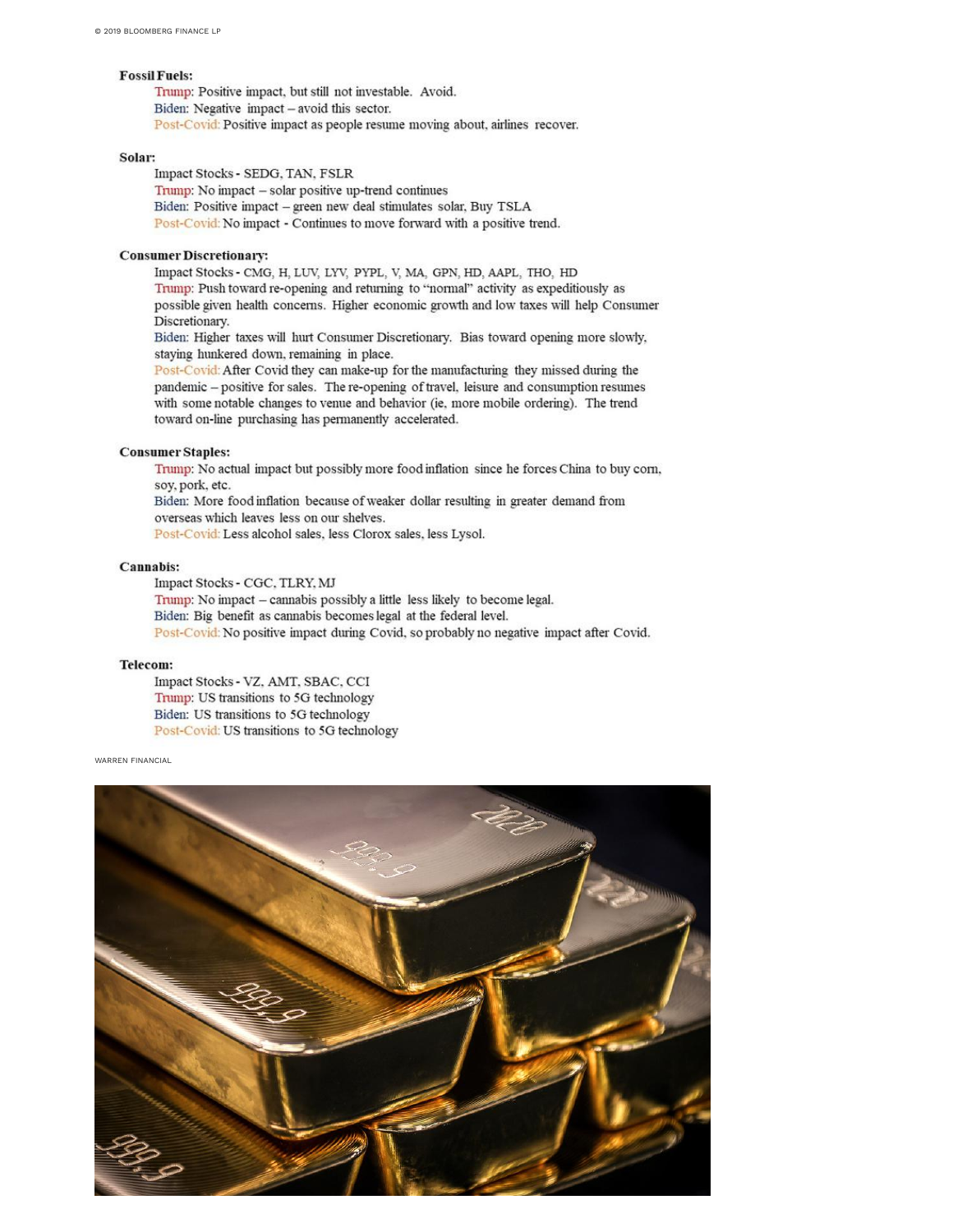## Retail:

Post-Covid: The negative trend continues as malls continue to shut down. The trend toward online is positively accelerated.

#### Fin-tech:

Impact Stocks - PYPL, SQ, V, MA Trump: No impact - the trend continues Biden: No impact - the trend continues Post-Covid: Positive - the trend continues

# **Big Tech:**

Trump: Negative rhetoric but irrelevant Biden: Negative rhetoric and possible impact as Congress is more likely to pursue breaking up the giant big tech companies. Post-Covid: Positive - the trend continues

# GOLD:

Impact Stocks - GLD Trump: Stronger dollar means weaker gold - so avoid gold Biden: Weaker dollar means stronger gold - invest in gold Post-Covid: Negative impact as gold may fall back after current run-up. The Congressional spending spree may be over, so no more devaluing the currency (which helped drive the price of gold higher).

# **REITS:**

Impact Stocks - EQIX, possibly STOR, AMT, SBAC, CCI Post-Covid: COVID has changed everything and this space will sort out into winners and losers. Retail shopping malls and retail in general lose. Experiences (eating out, bars, travel, concerts, sporting events) make their way back. Cloud providers win.

### **Commerical Real Estate:**

Trump: push for a cap gains tax cut which would benefit commercial real estate. Biden: likely eliminate all 1031 exchanges, which would negatively impact commercial real estate.

Post-Covid: Commercial offices in urban areas lose, suburbs win.

# **Multi-family Real Estate:**

Trump: push for a cap gains tax cut would be positive for this sector. Biden: likely eliminate all 1031 exchanges, which would be negative. Post-Covid: Multifamily in low tax, "red" states win.

#### **Medical Insurance Industry:**

Trump: No impact - Not much change Biden: No impact - Biden not part of the Medicare-for-all idea. More likely, insurance-for-all.

WARREN FINANCIAL

In Summary, we've tried to highlight some of the longer term effects on various industries as a result of the Presidential election in November. We don't think this is the time to try to jump-out of investments, then try to jump-back-into investments after the election. Rather this is the time to have eyes wide open to the parties and the candidates and look at the effects beyond just the month of November. In the mean time, for Warren clients we have put together sophisticated hedging capabilities in our private fund, the Warren Safer-Equity Fund, as well as published papers and put together hedging capabilities for assets outside our private fund.

**Disclosures:** The information in this presentation is not an offer or solicitation to buy or sell securities, securities derivatives, futures products, funds (public or private) or any type of trading or investment advice, recommendation or strategy. Check with your advisor to be sure your risk tolerance is factored into your investment decisions.